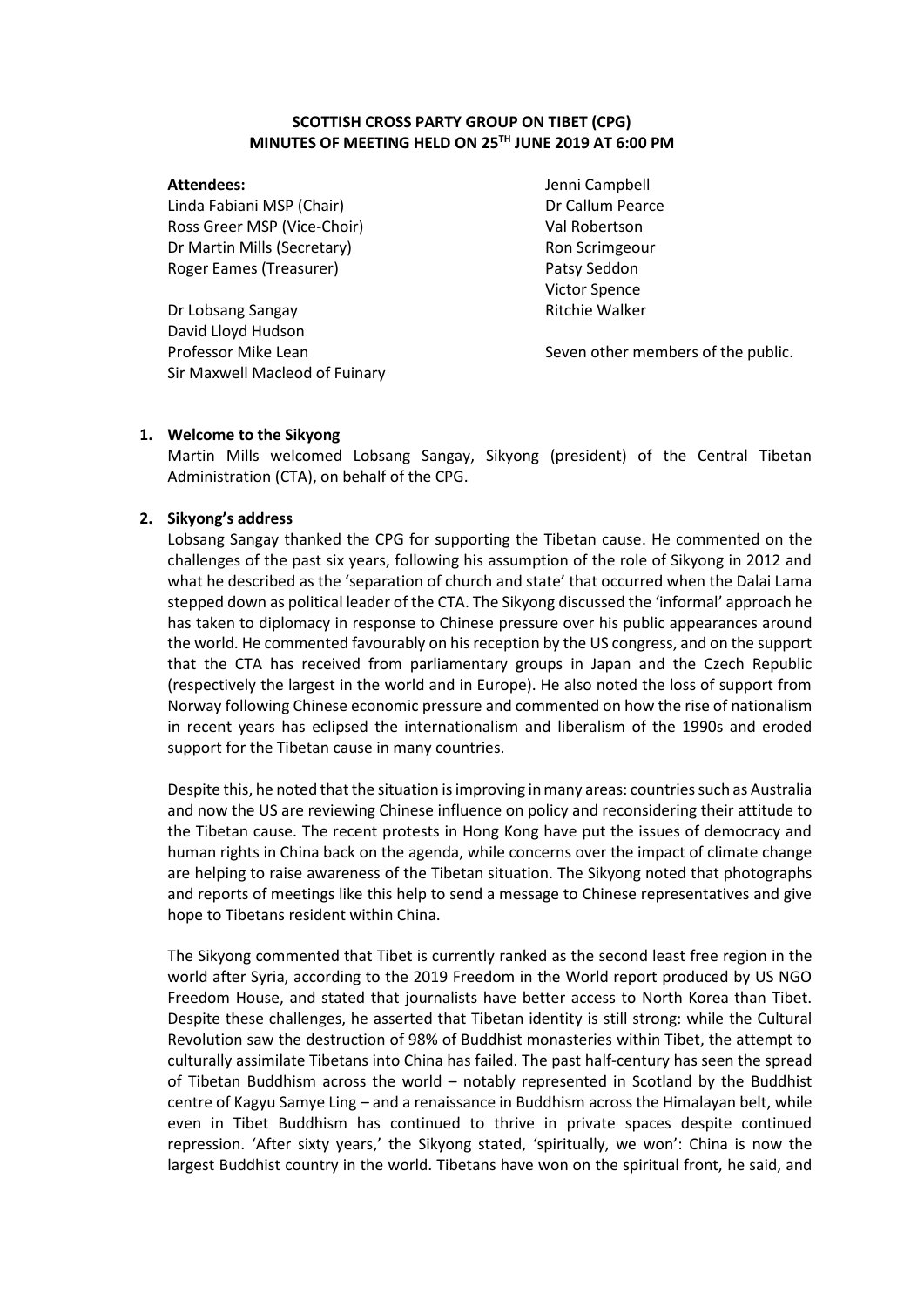must now turn to the political front. The Sikyong spoke of looking to Scotland for inspiration in the struggle for independence, and of the importance of dialogue and the non-violent approach: 'we will prove that the good guys can win'. Ending on a positive note, he 'Next time, we will meet in Lhasa'.

#### **3. Questions to the Sikyong**

In response to questions regarding relations between the CTA and the current UK government. The Sikyong noted that his visit was to be acknowledged in the House of Commons by the speaker, John Bercow MP, and that he had met with MPs from the All-Party Parliamentary Group for Tibet. When asked if the CTA had considered the Andorra model for independence by seeking national status for Dharamsala from India, the Sikyong noted that this would be impossible as India must accept Chinese sovereignty as a member of the UN. When asked if it was possible for the Sikyong to meet with First Minister Nicola Sturgeon, Linda Fabiani answered that while the CTA had tried to organise this it had not been possible due to the current economic uncertainty in the UK.

It was noted that the Fourth World Parliamentarians' Convention on Tibet was held in Edinburgh in 2005 and asked when it would be possible for Scotland to host the convention again; the Sikyong said he would pass this on to the Tibetan parliament. It was also asked why the CTA did not appoint honorary consular representatives for individual countries. The Sikyong answered that the CTA prefers to rely on local Tibet support groups, Buddhist centres and so on as 'de facto ambassadors' of the Tibetan cause. One attendee of the meeting noted that this placed a great burden on ordinary Tibetan refugees, while the Sikyong felt that the unity of the Tibetan refugee community and the 'clarity of the movement' made this a workable approach. He argued in favour of a 'devolved, bottom-up system', noting that a topdown approach would cause problems.

The Sikyong was asked how Tibetans in exile communicate with Tibetans in Tibet. The Sikyong answered that they tend to rely on family networks and broadcasts, particularly internetbased media such as YouTube.

It was noted that increased awareness of climate change would ensure that the Asian water crisis would undoubtedly command media attention in the next year and asked how the CTA hoped to balance their campaigning emphasis on human rights with this. The Sikyong agreed that the environment is a major issue, mentioning mining projects directed towards sacred mountains and noting that 60% of Tibetan self-immolations have been 'environment-related'. He commented on Tibet's role as the 'water tower of Asia', and touched on the possibility that China could redirect the flow of the Brahmaputra River/Yarlung Tsangpo away from India and Bangladesh. He also noted that China has not signed the UNECE 1992 Convention on the Protection and Use of Transboundary Watercourses and International Lakes (the Water Convention).

When asked why Chinese political and economic pressure on other countries is so effective, the Sikyong gave a two-part answer: first, he argued that Chinese expatriates are overwhelmingly pro-China and help to support the national cause on an international level; second, he suggested that China has a long history of politically winning people over. He cited 'a two-thousand-year legacy of statecraft', mentioning the ancient practice of ransoming members of noble-born families and Henry Kissinger's role in Richard Nixon's 1972 visit to China.